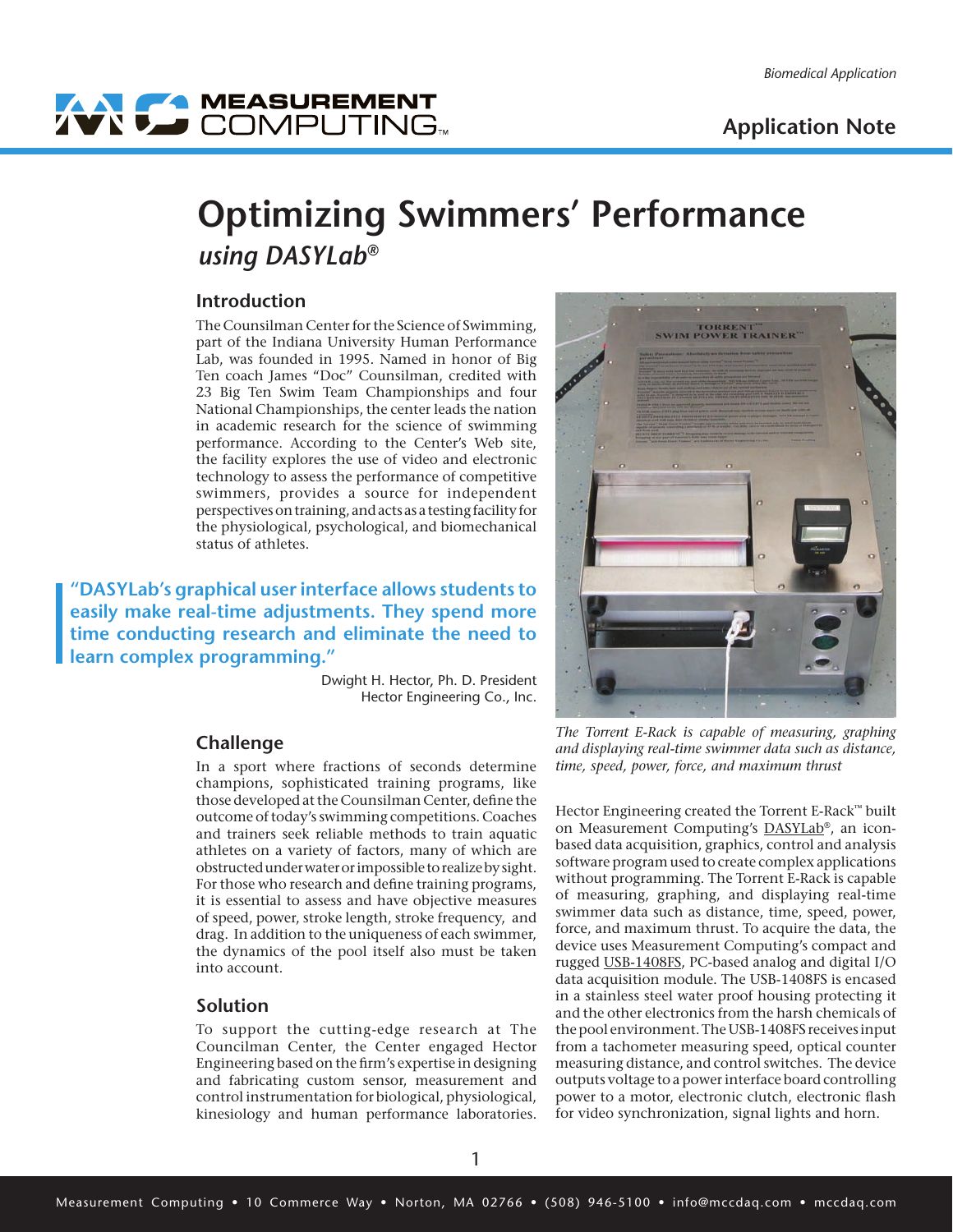

*Torrent E-Rack control system computes and displays number of strokes, strokes per meter, meters per stroke, and power in watts per stroke* 

During a swimmer's training program, the Torrent E-Rack provides automatic control of forces during speed and power tests, and records data on screen and to an Excel® file. The device can also set and maintain an appropriate resistive or assistive training force for a swimmer during repetitive training trials.



*Sample Free Style Resist Training Repitition showing first repitition of resist training session*

# **Torrent E-Rack**

The Torrent E-Rack consists of a stainless steel enclosure with water proof fittings containing a reel with line connecting to the swimmer. A force generating system, motor, and electronic power interface operate the device. A speed sensor connected to data acquisition and signal conditioning hardware provides inputs to [DASYLab,](http://www.mccdaq.com/products/dasylab.htm) where data is displayed or logged to a spread sheet for further analysis and record keeping.

Programs for six test and training modes are included. In the Speed and Power program, the instrument allows the user to measure and record time, distance, peak speed, peak power, and stall force (maximum dynamic thrust up to 43 lb). These values are used to evaluate a swimmer's speed and power, determine appropriate resistive training forces, and assess the swimmer's improvements periodically throughout a training program. In the Resist Training program, a desired resist training force, the number of repetitions, and the repetition interval are set. The swimmer swims to the far end of the pool and the E-Rack senses when the swimmer stops and retrieves the swimmer to the starting position. After the preset interval, the swimmer is signaled to start the next trial. After the preset number of repetitions has been completed, the instrument stops. All data collected can be stored for later analysis. The Assist Training program allows the user to set a desired assist force, training interval, and number of repetitions for a training protocol for an individual swimmer. The swimmer swims out at a preferred unresisted speed, and at the turn, the set assist force is automatically applied and assists the swimmer to swim at a higher speed returning to the original position. Audible signals are given to direct the swimmer's training sequence.

Another program combines the Resist Training and the Assist Training in each repetition. A Towing program allows the swimmer to be towed at a higher speed for studying streamline posture at the push-off.

A Timed 10 Meter Sprint program measures the swimmer's average speeds over repetitive ten meter sprints with selected resist forces. The program displays in real time distance, time, speed, power, force, peak speed, and peak power. Using the DASYLab interface and modules, the number of strokes, strokes per meter,